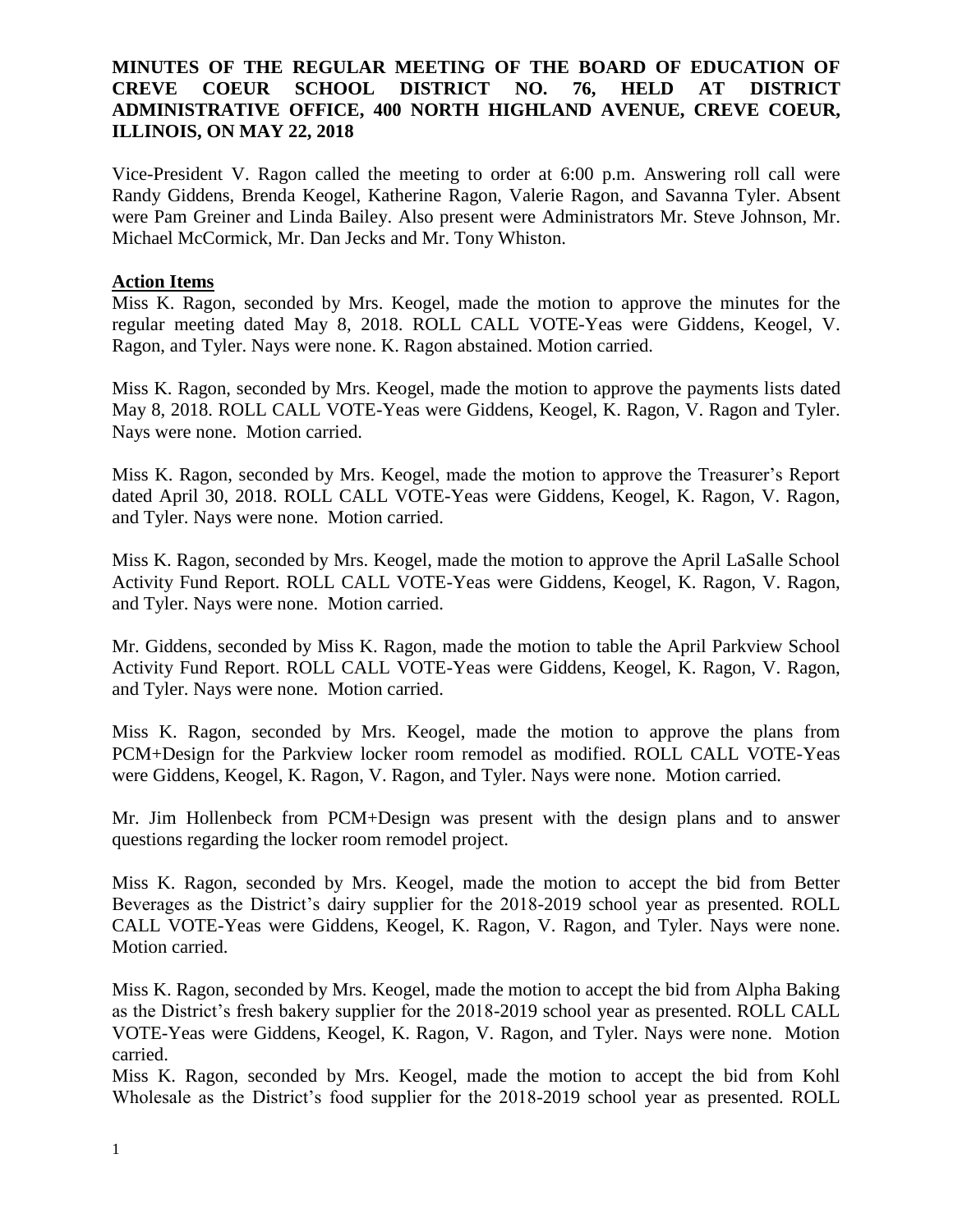CALL VOTE-Yeas were Giddens, Keogel, K. Ragon, V. Ragon, and Tyler. Nays were none. Motion carried.

Miss K. Ragon, seconded by Mrs. Keogel, made the motion to set the school lunch cost to \$2.15 for the 2018-2019 school year. ROLL CALL VOTE-Yeas were Giddens, Keogel, K. Ragon, V. Ragon, and Tyler. Nays were none. Motion carried.

Miss K. Ragon, seconded by Mrs. Keogel, made the motion to authorize the Bookkeeper to turn all unpaid textbook supply fees into collections. ROLL CALL VOTE-Yeas were Giddens, Keogel, K. Ragon, V. Ragon, and Tyler. Nays were none. Motion carried.

Miss K. Ragon, seconded by Mrs. Keogel, made the motion to approve the 2018-2019 IASB Dues in the amount of \$3,276.00. ROLL CALL VOTE-Yeas were Giddens, Keogel, K. Ragon, V. Ragon, and Tyler. Nays were none. Motion carried.

Miss K. Ragon, seconded by Mrs. Keogel, made the motion to approve the 2017-2018 Final Public School Calendar. ROLL CALL VOTE-Yeas were Giddens, Keogel, K. Ragon, V. Ragon, and Tyler. Nays were none. Motion carried.

Miss K. Ragon, seconded by Mrs. Keogel, made the motion to authorize the bookkeeper to pay for 8 IASB November Chicago Conference Registrations and lodging reservations. ROLL CALL VOTE-Yeas were Giddens, Keogel, K. Ragon, V. Ragon, and Tyler. Nays were none. Motion carried.

Mr. Giddens, seconded by Miss K. Ragon, made the motion to approve the First Reading of Policies 2:260; Uniform Grievance Procedure, 4:40; Incurring Debt, 5:20; Workplace Harassment Prohibited; 5:170; Copyright, 4:10; Fiscal and Business Management, 4:15; Identity Protection, 4:80; Accounting and Audits, 4:110; Transportation, 4:150; Facility Management and Building Programs, 4:170; Safety, 5:10; Equal Employment Opportunity and Minority Recruitment, 5:90; Abused and Neglected Child Reporting, 5:100; Staff Development Program, 5:200; Terms and Conditions of Employment and Dismissal, 5:220; Substitute Teachers, 5:240; Suspension, 5:250; Leaves of Absence, 5:290; Employment Termination and Suspensions, 6:20; School Year Calendar and Day, 6:50; School Wellness, 6:60; Curriculum Content, 6:140; Education of Homeless Children, 6:150; Home and Hospital Instruction, 6:280; Grading and Promotion, 6:310.001; Distances Learning Courses, Including Virtual or Online Courses, 6:340; Student Testing and Assessment Program, 7:10; Equal Educational Opportunities, 7:20; Harassment of Students Prohibited, 7:70; Attendance and Truancy, 7:150; Agency and Police Interviews, 7:180; Prevention of and Response to Bullying, Intimidation, and Harassment, 7:190; Student Behavior, 7:250; Student Support Services, 7:260; Exemption from Physical Education, 7:305; Student Athlete Concussions and Head Injuries, and 7:340; Student Records. ROLL CALL VOTE-Yeas were Giddens, Keogel, K. Ragon, V. Ragon, and Tyler. Nays were none. Motion carried.

# **Information Items**

Vice President V. Ragon updated the Board of upcoming events. Graduation is Thursday, May 24<sup>th</sup> at 6:30 p.m. and the Academic Awards is Wednesday, May 23<sup>rd</sup> during school hours.

The Board discussed the need to revisit the student dress code in the future.

Mr. Whiston updated the Board regarding school safety and lightening project at Parkview.